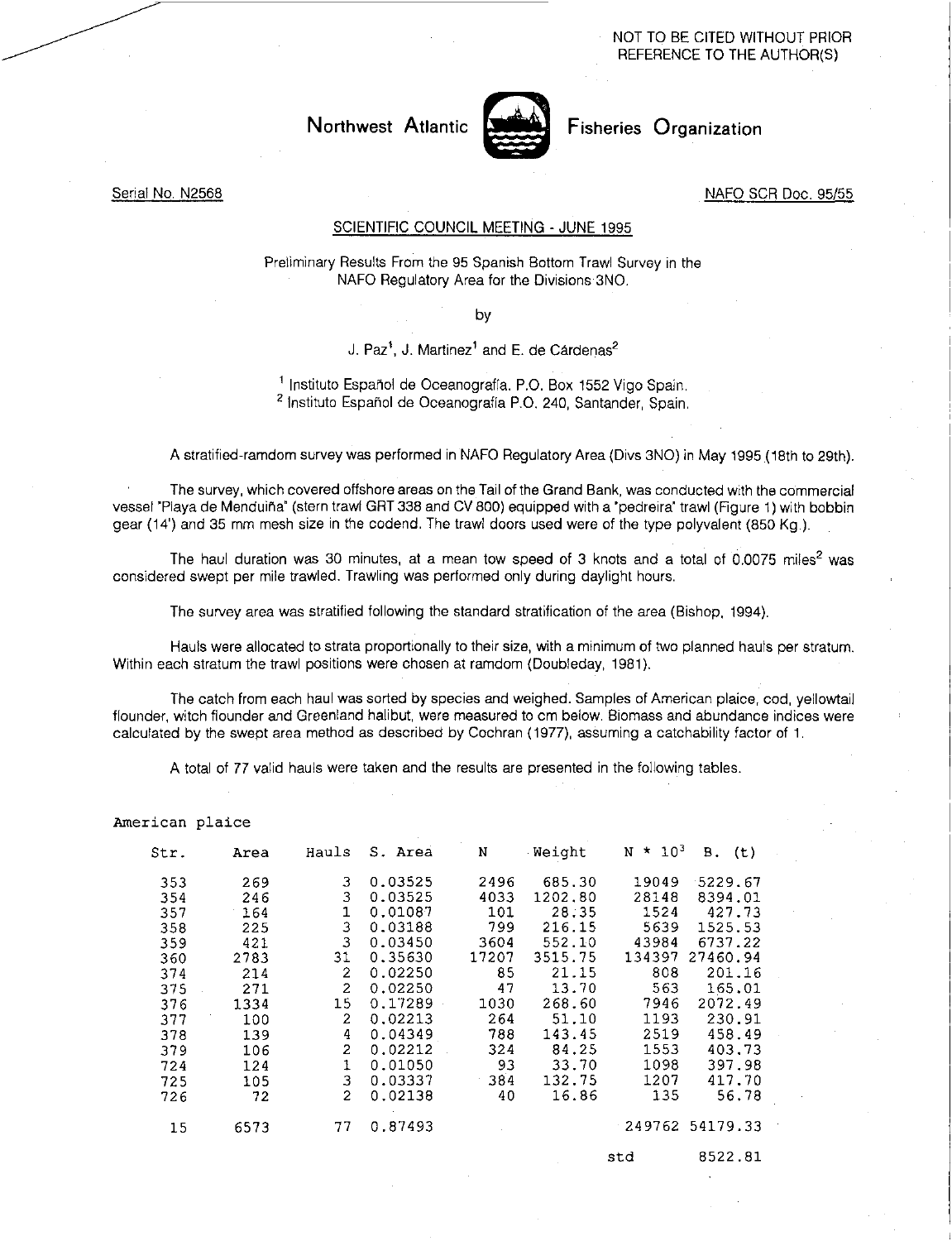## Yelowtail flounder

| Str.   | Area | Hauls          | S. Area | N          | Weight            | $\times 10^3$<br>N | В.<br>(t)       |
|--------|------|----------------|---------|------------|-------------------|--------------------|-----------------|
| 353    | 269  | 3              | 0.03525 | 88         | 52.20             | 668                | 398,35          |
| 354    | 246  | 3              | 0.03525 | 27         | 16.00             | 188                | 111.66          |
| 357    | 164. | 1              | 0.01087 | $^{\circ}$ | 0.00              | 0                  | 0.00            |
| $-358$ | 225  | 3              | 0.03188 | 0          | 0.00.             |                    | 0.00            |
| 359    | 421  | 3              | 0.03450 | 20         | 12.10             | 244                | 147.66          |
| 360    | 2783 | 31             | 0.35630 | 6898       | 1895.22           | 53879              | 14803.25        |
| 374    | 214  | $\mathbf{2}$   | 0.02250 | 0          | 0.00              | 0                  | 0.00            |
| 375    | 271  | $\overline{2}$ | 0.02250 | 23         | 8.87              | 277                | 106.83          |
| 376    | 1334 | 15             | 0.17289 | 8456       | 1572.95           | 65243              | 12136.71        |
| 377    | 100  | $\mathbf{2}$   | 0.02213 | 0          | 0.00 <sub>1</sub> | 0                  | 0.00            |
| 378    | 139  | 4              | 0.04349 | 0          | 0.00              |                    | 0.00            |
| 379    | 106  | $\overline{2}$ | 0.02212 | 0          | 0.00              |                    | 0.00            |
| 724    | 124  | $1^{\cdot}$    | 0.01050 | 0          | 0.00              | 0                  | 0.00            |
| 725    | 105  | 3              | 0.03337 | 0          | 0.00              | 0.                 | 0.00            |
| 726    | 72   | $\overline{2}$ | 0.02138 | ٥          | 0.00              | 0                  | 0.00            |
| 15     | 6573 | 77             | 0.87493 |            |                   |                    | 120500 27704.45 |
|        |      |                |         |            |                   | std                | 4713.63         |

# Witch flounder

| Str. | Area | Hauls          | S. Area | N                           | Weight | $\times 10^3$<br>N | В.<br>(t) |
|------|------|----------------|---------|-----------------------------|--------|--------------------|-----------|
| 353  | 269  | 3              | 0.03525 | 8                           | 8.10   | 61                 | 61.81     |
| 354  | 246  | 3              | 0.03525 | 73                          | 70.30  | 510                | 490.60    |
| 357  | 164  | 1              | 0.01087 | 1                           | 0.30   | 15                 | 4.53      |
| 358  | 225  | 3              | 0.03188 | 228                         | 112.85 | 1611               | 796.46    |
| 359  | 421  | 3              | 0.03450 | 17                          | 12.70  | 207                | 154.98    |
| 360  | 2783 | 31             | 0.35630 | 61                          | 42.02  | 476                | 328.21    |
| 374  | 214  | $\overline{2}$ | 0.02250 | 0                           | 0.00   | 0                  | 0.00      |
| 375  | 271  | $\overline{2}$ | 0.02250 | 0<br>$\mathcal{L}^{\prime}$ | 0.00   | 0                  | 0.00      |
| 376  | 1334 | 15             | 0.17289 | 0                           | 0.00   | 0                  | 0.00      |
| 377  | 100  | 2              | 0.02213 | 0                           | 0.00   | 0                  | 0.00      |
| 378  | 139  | 4              | 0.04349 | 3                           | 1.90   | 10                 | 6.07      |
| 379  | 106  | $\overline{2}$ | 0.02212 | 10                          | 3.70   | 48                 | 17.73     |
| 724  | 124  | 1              | 0.01050 | $-239$                      | 101.60 | 2819               | 1199.85   |
| 725  | 105  | 3              | 0.03337 | 81                          | 34.20  | 254                | 107.61    |
| 726  | 72   | $\overline{2}$ | 0.02138 | 305                         | 124.00 | 1027               | 417.59    |
| 15   | 6573 | 77             | 0.87493 |                             |        | 7038               | 3585.44   |

std 2172.36

 $1.4$ 

 $\mathbb{R}^4$ 

Ū.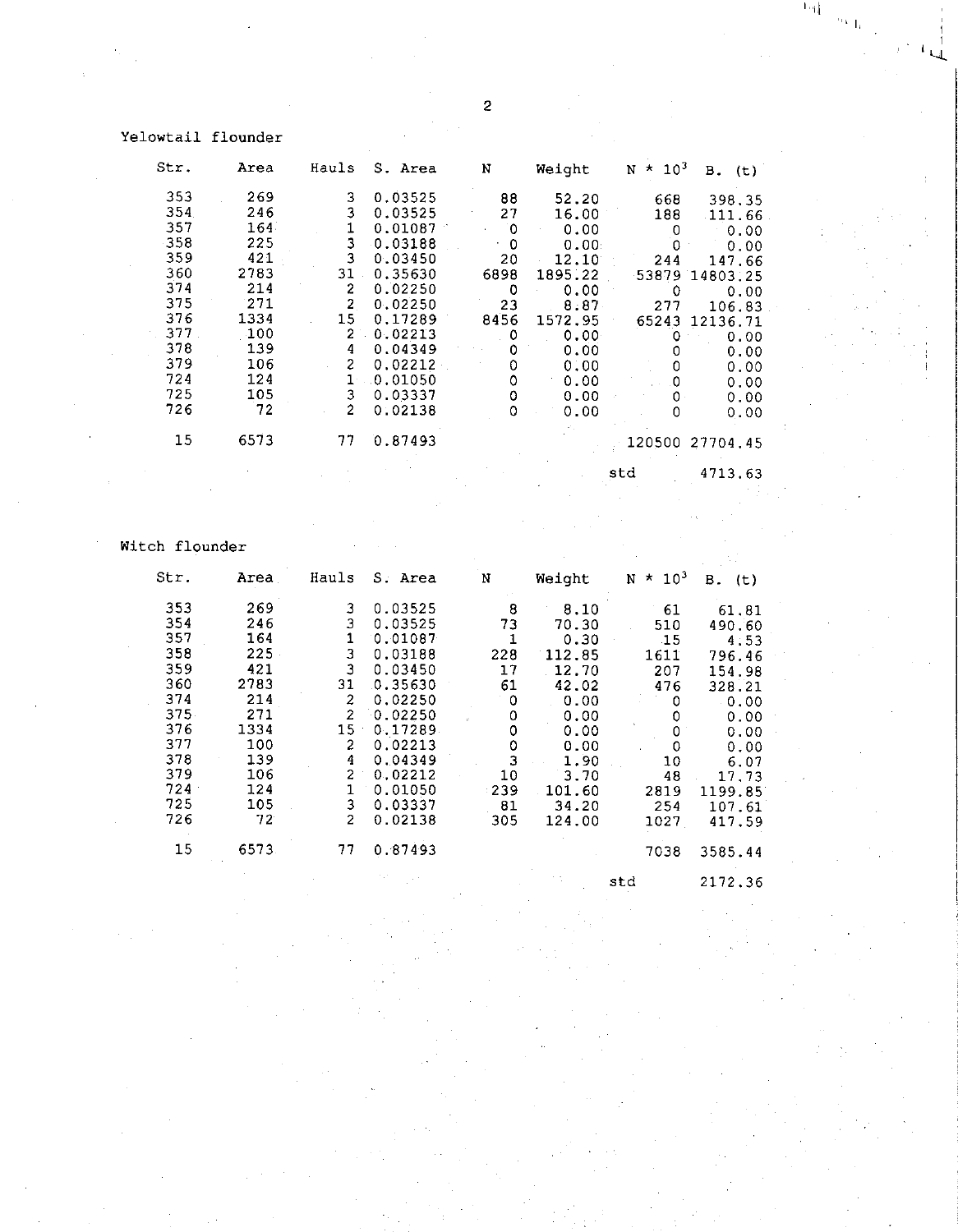## Greenland halibut

| Str. | Area          | Hauls          | S. Area | N   | Weight | $*103$<br>N | в.<br>(t) |
|------|---------------|----------------|---------|-----|--------|-------------|-----------|
| 353  | 269           | 3              | 0.03525 | 0   | 0.00   | 0           | 0.00      |
| 354  | 246           | 3              | 0.03525 | 184 | 12.6   | 1284        | 87.93     |
| 357  | 164           | 1              | 0.01087 | 35  | .9.15  | 528         | 138.05    |
| 358  | 225           | 3              | 0.03188 | 273 | 72.25  | 1927        | 509.92    |
| 359  | 421           | 3              | 0.03450 | 32  | 3.20   | 390         | 39.05     |
| 360  | 2783          | 31             | 0.35630 | 14  | 2.55   | 110         | 19.92     |
| 374  | 214           | $\overline{c}$ | 0.02250 | 0   | 0.00   | 0           | 0.00      |
| 375  | 271           | $\overline{a}$ | 0.02250 | 0   | 0.00   | 0           | 0.00      |
| 376  | 1334          | 15             | 0.17289 | 0   | 0.00   | 0           | 0.00      |
| 377  | $100^{\circ}$ | $\overline{2}$ | 0.02213 | 12  | 1.60   | 54          | 7.23      |
| 378  | 139           | $-4$           | 0.04349 | 247 | 35.40  | 789         | 113.14    |
| 379  | 106           | 2              | 0.02212 | 273 | 60.95  | 1308        | 292.08    |
| 724  | 124           | 1              | 0.01050 | 176 | 91.00  | 2076        | 1074.67   |
| 725  | 105           | 3              | 0.03337 | 291 | 51.42  | 916         | 161.80    |
| 726  | 72            | $\overline{c}$ | 0.02138 | 334 | 112.20 | 1123        | .377.85   |
| 15   | 6573          | 77             | 0.87493 |     |        | 10506       | 2821.63   |
|      |               |                |         |     |        | std         | 1759.68   |

Cod  $\overline{a}$ 

Ŷ.

| Str. | Area | Hauls                                | S. Area | N            | Weight | 10 <sup>3</sup><br>$\pmb{\kappa}$<br>N | В.<br>(t) |
|------|------|--------------------------------------|---------|--------------|--------|----------------------------------------|-----------|
| 353  | 269  | 3                                    | 0.03525 | 0            | 0.00   | $\mathbf 0$                            | 0.00      |
| 354  | 246  | 3                                    | 0.03525 | 2            | 1.80   | 14                                     | 12.56     |
| 357  | 164  | 1                                    | 0.01087 | 6            | 7.15   | 91                                     | 107.87    |
| 358  | 225  | 3                                    | 0.03188 | 739          | 814.05 | 5214                                   | 5745.33   |
| 359  | 421  | 3                                    | 0.03450 | 0<br>k.      | 0.00   | 0                                      | 0.00      |
| 360  | 2783 | 31                                   | 0.35630 | 44           | 16.22  | 344                                    | 126.69    |
| 374  | 214  | $\overline{2}$                       | 0.02250 | $\mathbf 1$  | 0.25   | 10                                     | 2.38      |
| 375  | 271  | $\overline{c}$                       | 0.02250 | 0            | 0.00   | 0                                      | 0.00      |
| 376  | 1334 | 15                                   | 0.17289 | 5            | 5.66   | 39                                     | 43.67     |
| 377  | 100  | $\overline{\mathbf{c}}$              | 0.02213 | 0            | 0.00   | 0                                      | 0.00      |
| 378  | 139  | 4                                    | 0.04349 | 140          | 61.99  | 447                                    | 198.13    |
| 379  | 106  | $\overline{2}$<br>$\bar{\mathbf{r}}$ | 0.02212 | 241          | 106.50 | 1155                                   | 510.35    |
| 724  | 124  | 1                                    | 0.01050 | $\circ$      | 0.00   | 0                                      | 0.00      |
| 725  | 105  | 3                                    | 0.03337 | 217          | 142.80 | 684                                    | 449.33    |
| 726  | 72   | $\overline{c}$                       | 0.02138 | $\mathbf{1}$ | 1.00   | 3                                      | 3.37      |
| 15   | 6573 | 77                                   | 0.87493 |              |        | 8001                                   | 7199.69   |
|      |      |                                      |         |              |        | std                                    | 5148.10   |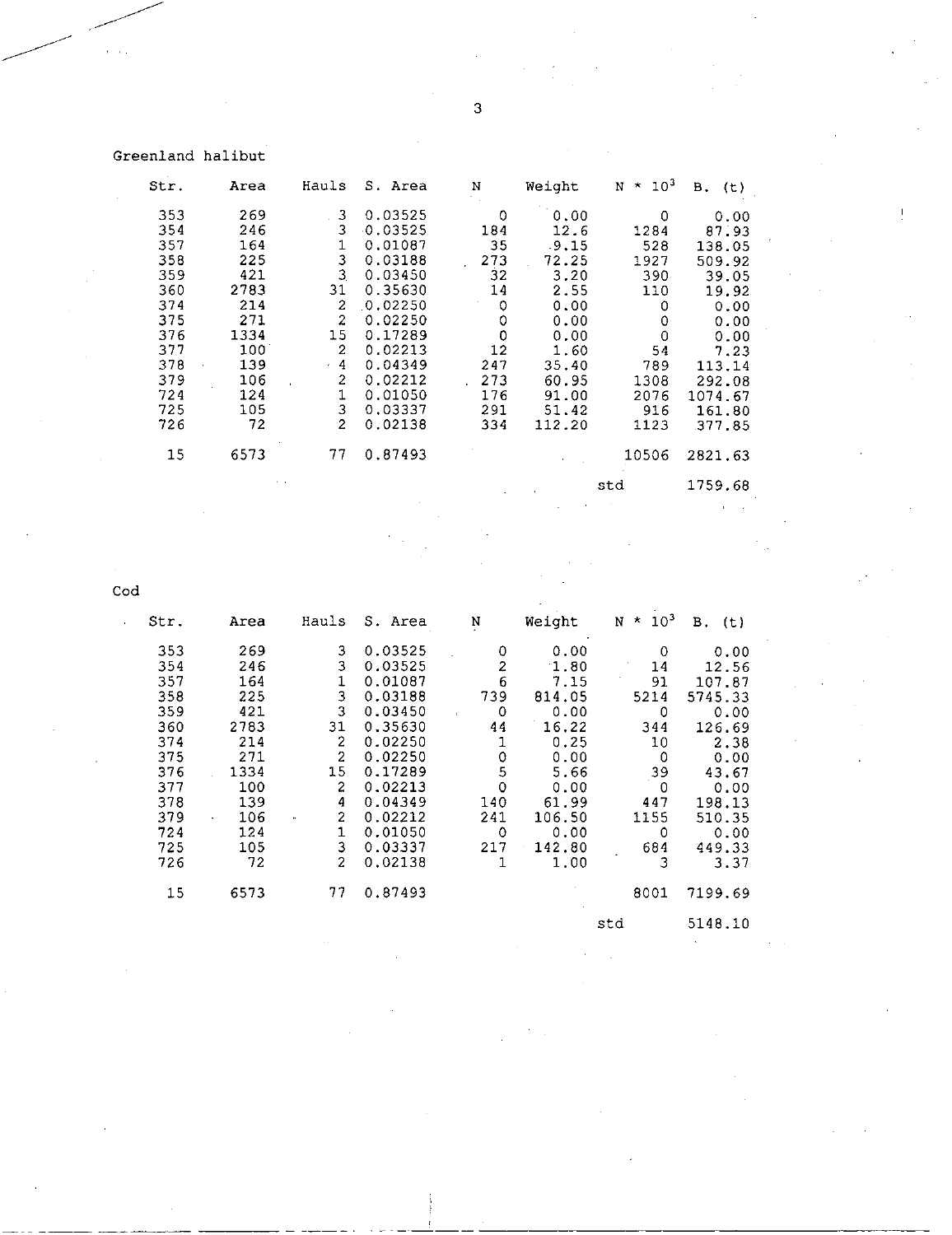| ESPECIE: 157   American plaice |                          |               |                           |
|--------------------------------|--------------------------|---------------|---------------------------|
| Length                         | <b>MALE</b>              | <b>FEMALE</b> | INDET.                    |
| 12                             | 41797                    | 22454         | 80070                     |
| $\overline{14}$                | 81316                    | 438284        | 123377                    |
| 16                             | 360484                   | 769672        | 7981                      |
| 18                             | 2079460                  | 2390884       | 0                         |
| 20                             | 9022785                  | 7974474       | 0                         |
| 22                             | 23583046                 | 18197554      | $\overline{\mathbf{o}}$   |
| $\overline{24}$                | 24879532                 | 20707432      | Ō                         |
| 26                             | 19938580                 | 16870340      | Ō                         |
| 28                             | 12214047                 | 15947963      | 0                         |
| 30 <sup>°</sup>                | 7147902                  | 13610724      | 0                         |
| 32                             | 4400697                  | 11744487      | $\overline{\mathfrak{o}}$ |
| 34                             | 2919075                  | 8735016       | O                         |
| 36                             | 1885081                  | 5635053       | 0<br>۰                    |
| 38                             | 1000975                  | 4491428       | $\overline{\mathbf{0}}$   |
| 40                             | 547848                   | 3119254       | $\overline{\mathbf{0}}$   |
| $\overline{42}$                | 460531                   | 2732344       | ō                         |
| 44                             | 132156                   | 1435041       | $\mathbf{0}$              |
| 46                             | 79504                    | 1305103       | 0                         |
| 48                             | 7981                     | 947862        | O                         |
| 50                             | 7981                     | 483305        | 0                         |
| 52                             | ٥                        | 446702        | Ō                         |
| 54                             | O                        | 216017        | $\overline{0}$            |
| 56                             | Ō                        | 100445        | $\overline{\mathbf{0}}$   |
| 58                             | õ                        | 166169        | O                         |
| 60                             | Ō                        | $\div$ 92916  | $\overline{\mathbf{0}}$   |
| 62                             | Ō                        | 90294         | $\ddot{\mathbf{0}}$       |
| 64                             | Ō                        | 60347         | $\mathbf{0}$              |
| 66                             | Ő                        | 25793         | O                         |
| 68                             | $\overline{\mathbf{0}}$  | $\bullet$     | $\overline{\mathbf{0}}$   |
| 70                             | õ                        | 17577         | 0                         |
|                                |                          |               |                           |
| TOTAL                          | 110790784                | 138774944     | 211428                    |
| NºInd                          | 6652                     | 6614          |                           |
| Samples                        | $\overline{\mathbf{77}}$ |               |                           |
| Total catch                    | 6966                     |               |                           |
| <b>EXPTURAL</b>                | 8966                     | Unistreads    |                           |
| <b>LANCES TO</b>               | $-84$                    |               |                           |
|                                |                          |               |                           |
|                                |                          |               |                           |

 $\label{eq:2.1} \frac{1}{\sqrt{2\pi}}\int_{\mathbb{R}^3}\frac{1}{\sqrt{2\pi}}\left(\frac{1}{\sqrt{2\pi}}\right)^2\frac{dx}{\sqrt{2\pi}}\,.$ 

 $\label{eq:2} \frac{1}{\sqrt{2}}\sum_{i=1}^n\frac{1}{\sqrt{2}}\sum_{i=1}^n\frac{1}{\sqrt{2}}\sum_{i=1}^n\frac{1}{\sqrt{2}}\sum_{i=1}^n\frac{1}{\sqrt{2}}\sum_{i=1}^n\frac{1}{\sqrt{2}}\sum_{i=1}^n\frac{1}{\sqrt{2}}\sum_{i=1}^n\frac{1}{\sqrt{2}}\sum_{i=1}^n\frac{1}{\sqrt{2}}\sum_{i=1}^n\frac{1}{\sqrt{2}}\sum_{i=1}^n\frac{1}{\sqrt{2}}\sum_{i=1}^n\frac{1$ 

 $\mathcal{A}_{\mathcal{A}}$ 

 $\hat{\mathcal{A}}$ 

 $\mathcal{A}^{\mathcal{A}}$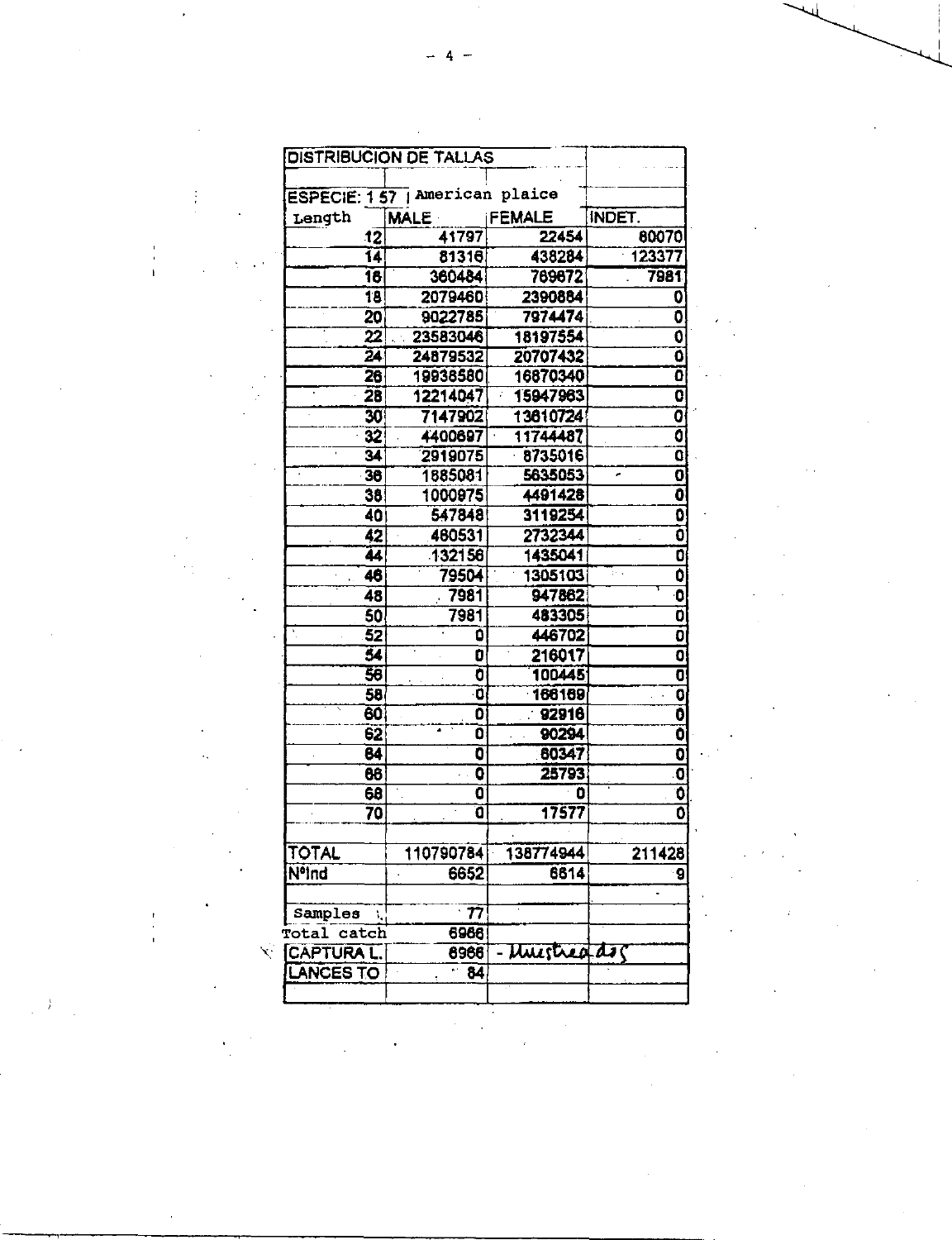|   | <b>ESPECIE: 1 ! Greenland halibut</b> |                           |                                       |                                     |
|---|---------------------------------------|---------------------------|---------------------------------------|-------------------------------------|
|   | Length                                | <b>MALE</b>               | <b>FEMALE</b>                         | <b>INDET.</b>                       |
| ÷ | 10                                    | $\overline{\phantom{a}}$  | 0                                     | 5668                                |
|   | $\overline{12}$                       | 22671                     | 101084                                | 281517                              |
|   | 14                                    | 61878                     | 226711                                | 147382                              |
|   | $\overline{16}$<br>à,                 | 51010                     | 175701                                | 39674                               |
|   | $\overline{a}$                        | 146894                    | 300392                                | $\overline{\mathbf{0}}$             |
|   | $\overline{20}$                       | 243224                    | 504388                                | ¢                                   |
|   | 22                                    | 221043                    | 441552<br>$\mathcal{L}^{\mathcal{A}}$ | $\overline{\mathfrak{o}}$           |
|   | $\overline{24}$                       | 136005                    | 214886                                | $\overline{\mathfrak{o}}$           |
|   | 26                                    | 443088                    | 457910                                | $\overline{\mathbf{0}}$             |
|   | 28<br>r i s                           | 366552<br>۰               | 820463                                | $\overline{\mathbf{c}}$             |
|   | 30                                    | 331387                    | 856567                                | $\overline{\mathbf{0}}$             |
|   | $\overline{32}$                       | 522072                    | 621963                                | $\frac{\overline{0}}{\overline{0}}$ |
|   | $\overline{34}$                       | 240714                    | 709062                                |                                     |
|   | 36                                    | 220246                    | 525256                                | $\overline{0}$                      |
|   | 38                                    | 107279                    | 331684                                | ត                                   |
|   | 40                                    | 59555                     | 182669                                | $\overline{\mathbf{0}}$             |
|   | 42                                    | 38991                     | 132827                                | $\overline{\mathbf{0}}$             |
|   | 44                                    | 5668                      | 111314                                | $\overline{\mathbf{0}}$             |
|   | 46                                    | 5668                      | 60029                                 | $\overline{\mathfrak{o}}$           |
|   | 48                                    | 9218                      | 24105                                 | $\overline{\mathfrak{o}}$           |
|   | 50                                    | 0                         | 49168                                 | $\overline{\mathbf{0}}$             |
|   | 52                                    | Ö                         | 14886                                 | ା                                   |
|   | $\overline{\mathbf{54}}$              | $\mathbf 0$               | $\mathbf{0}$                          | $\overline{\mathbf{0}}$             |
|   | 56                                    | $\overline{\mathbf{0}}$   | 9218                                  | $\overline{\mathfrak{o}}$           |
|   | $\overline{58}$                       | $\overline{\mathbf{0}}$   | 5668                                  | $\overline{\mathbf{0}}$             |
|   | $\overline{60}$                       | $\overline{\mathbf{0}}$   | 0                                     | $\overline{\mathbf{c}}$             |
|   | $\overline{62}$                       | $\overline{\mathfrak{o}}$ | 14886                                 | $\overline{0}$                      |
|   | <b>TOTAL</b>                          | 3233163                   | 6892389                               | 474221                              |
|   | <b>NºInd</b>                          | 510                       | 1047                                  | 84                                  |
|   |                                       |                           |                                       |                                     |
|   | Samples                               | 23                        |                                       |                                     |
|   | Total catch                           | $\overline{452}$          | Ñ                                     |                                     |
|   | <b>CAPTURA L</b>                      |                           | 450 L. Huesticados                    |                                     |
|   | <b>ANCES TO</b>                       | $\overline{\mathbf{z}}$   |                                       |                                     |
|   |                                       |                           |                                       |                                     |
|   |                                       |                           |                                       |                                     |
|   |                                       |                           |                                       |                                     |

 $-5 -$ 

 $\mathcal{L}^{\text{max}}_{\text{max}}$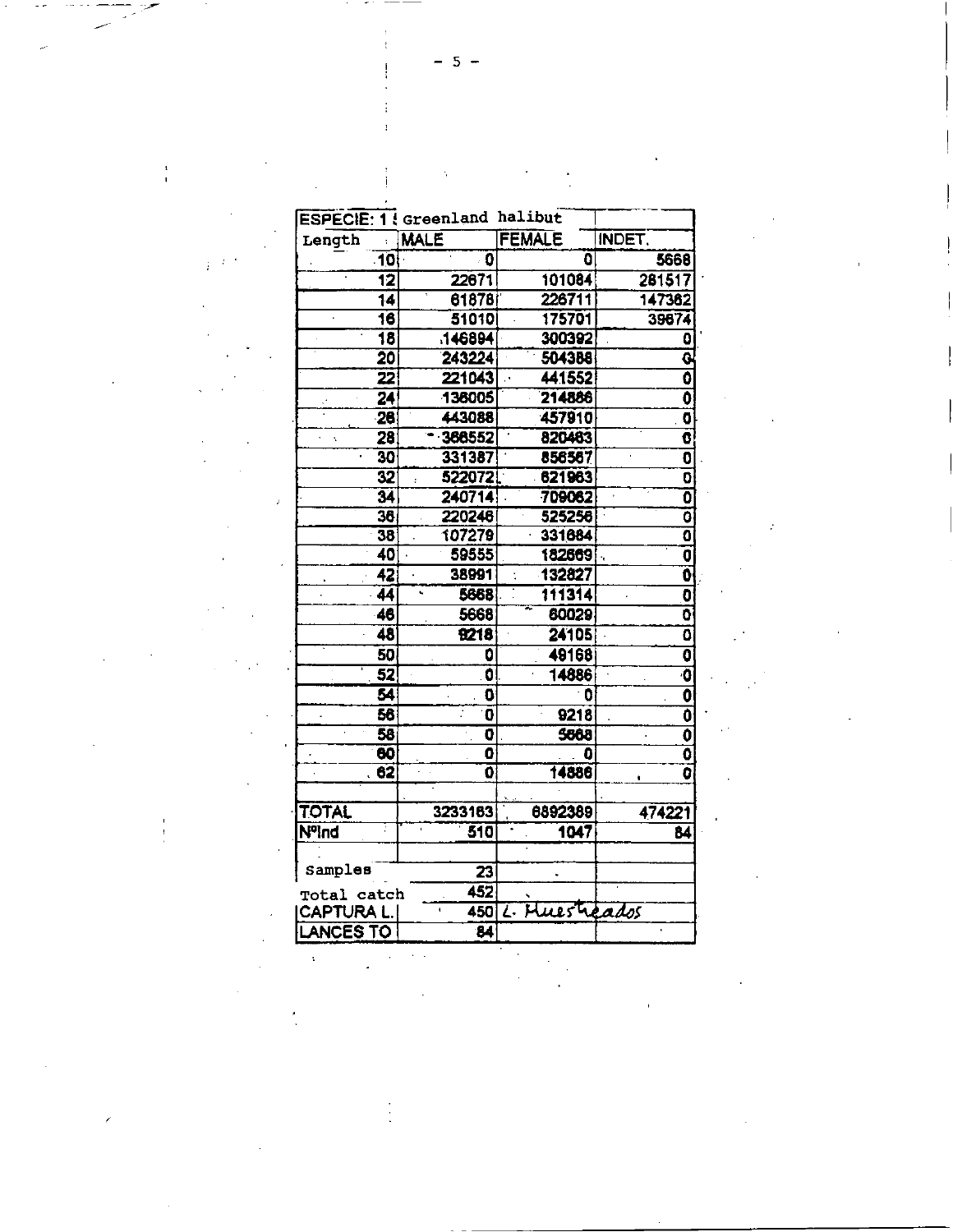| Length                   | <b>MALE</b>             | <b>FEMALE</b>     | INDET.                    |
|--------------------------|-------------------------|-------------------|---------------------------|
| 8                        | 0                       | $\mathbf 0$       | 38137                     |
| 10                       | $\mathbf{O}$            | $\mathbf{0}$      | 95214                     |
| $\overline{12}$          | 21493                   | 180377            | 490160                    |
| 14                       | 799292                  | 591637            | 997955                    |
| 16                       | 1852167                 | 3247872           | 246815                    |
| $\overline{18}$          | 2859434                 | 36065191          | 31826                     |
| 20                       | 3778642                 | 4035234           | Đ                         |
| ZZ                       | <b>POSTPOO</b>          | 0090400           |                           |
| 24                       | 7516849                 | 9523809           | 0                         |
| 26                       | 3950420                 | 4114463           | ٥                         |
| $\overline{28}$          | 4844558                 | 4573329           | $\overline{\mathfrak{o}}$ |
| 30                       | 4838401                 | 8858521           | Ō                         |
| 32                       | 3197374                 | 8561920           | $\overline{\mathbf{0}}$   |
| 34                       | 2528706                 | 6005997           | O                         |
| 36                       | 1295757                 | 3537062           | $\overline{\textbf{0}}$   |
| 38                       | 932158                  | 2739940           | $\overline{\mathbf{o}}$   |
| 40                       | 736945                  | 1820894           | $\overline{\mathfrak{o}}$ |
| 42                       | 111455                  | 1133700           | ō                         |
| 44                       | 7839                    | 895115            | õ                         |
| 48                       | 7839                    | 143222            | Ō                         |
| 48                       | O                       | 340089            | $\overline{\mathbf{0}}$   |
| 50<br>$\bullet$          | 0                       | 46228             | $\overline{\mathbf{0}}$   |
| $\overline{\textbf{52}}$ | $\overline{\mathbf{o}}$ | 84588             | $\overline{\mathfrak{o}}$ |
| 54                       | $\overline{\mathbf{0}}$ | 7839              | Ő                         |
| 56                       | $\ddot{\mathbf{0}}$     | 7855              | Ō                         |
| <b>TOTAL</b>             | 46120952                | 72651664          | 1900107                   |
| <b>NºInd</b>             | 1876                    | 3003              | $\overline{\mathbf{8}}$ 1 |
|                          |                         |                   |                           |
| Samples                  | 43                      |                   |                           |
| Total catch              | 3557                    |                   |                           |
| CAPTURA L.               | 3526                    | Huistreatos<br>L. |                           |
| LANCES TO                |                         |                   |                           |

 $\mathcal{L}^{\text{max}}_{\text{max}}$  and  $\mathcal{L}^{\text{max}}_{\text{max}}$ 

 $\label{eq:2.1} \frac{1}{\sqrt{2}}\left(\frac{1}{\sqrt{2}}\right)^{2} \left(\frac{1}{\sqrt{2}}\right)^{2} \left(\frac{1}{\sqrt{2}}\right)^{2} \left(\frac{1}{\sqrt{2}}\right)^{2} \left(\frac{1}{\sqrt{2}}\right)^{2} \left(\frac{1}{\sqrt{2}}\right)^{2} \left(\frac{1}{\sqrt{2}}\right)^{2} \left(\frac{1}{\sqrt{2}}\right)^{2} \left(\frac{1}{\sqrt{2}}\right)^{2} \left(\frac{1}{\sqrt{2}}\right)^{2} \left(\frac{1}{\sqrt{2}}\right)^{2} \left(\$ 

 $\mathcal{F}_{\mathcal{G}}$ 

 $\mathcal{L}^{\text{max}}_{\text{max}}$ 

 $\label{eq:2.1} \mathcal{L}(\mathcal{L}(\mathcal{L})) = \mathcal{L}(\mathcal{L}(\mathcal{L})) = \mathcal{L}(\mathcal{L}(\mathcal{L})) = \mathcal{L}(\mathcal{L}(\mathcal{L}))$ 

 $6 -$ 

 $\label{eq:2.1} \frac{1}{\sqrt{2}}\int_{\mathbb{R}^3}\frac{1}{\sqrt{2}}\left(\frac{1}{\sqrt{2}}\right)^2\frac{1}{\sqrt{2}}\left(\frac{1}{\sqrt{2}}\right)^2\frac{1}{\sqrt{2}}\left(\frac{1}{\sqrt{2}}\right)^2\frac{1}{\sqrt{2}}\left(\frac{1}{\sqrt{2}}\right)^2\frac{1}{\sqrt{2}}\left(\frac{1}{\sqrt{2}}\right)^2\frac{1}{\sqrt{2}}\frac{1}{\sqrt{2}}\frac{1}{\sqrt{2}}\frac{1}{\sqrt{2}}\frac{1}{\sqrt{2}}\frac{1}{\sqrt{2}}$ 

 $\sim 10^{-1}$ 

 $\frac{1}{\sqrt{2}}\left(\frac{1}{\sqrt{2}}\right)^{2}=\frac{1}{\sqrt{2}}\left(\frac{1}{\sqrt{2}}\right)^{2}=\frac{1}{\sqrt{2}}\left(\frac{1}{\sqrt{2}}\right)^{2}=\frac{1}{\sqrt{2}}\left(\frac{1}{\sqrt{2}}\right)^{2}=\frac{1}{\sqrt{2}}\left(\frac{1}{\sqrt{2}}\right)^{2}=\frac{1}{\sqrt{2}}\left(\frac{1}{\sqrt{2}}\right)^{2}=\frac{1}{\sqrt{2}}\left(\frac{1}{\sqrt{2}}\right)^{2}=\frac{1}{\sqrt{2}}\left(\frac{1}{\sqrt{2}}\right$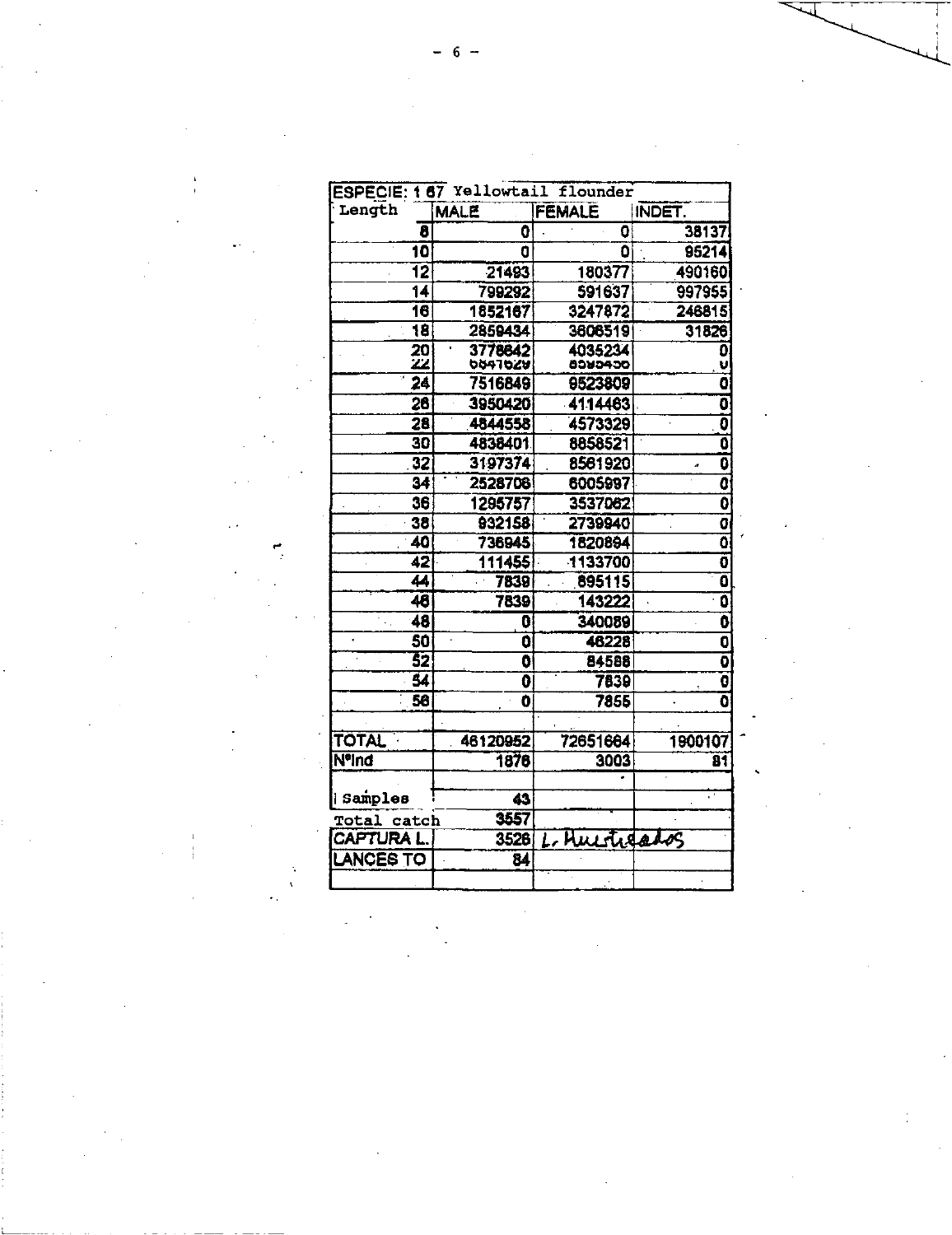| Length                          | <b>MALE</b>             | FEMALE.    | INDET. |                           |
|---------------------------------|-------------------------|------------|--------|---------------------------|
| 20                              | 6962                    | Ō          |        | 0                         |
| $\overline{22}$                 | 6962                    | O          |        | Ō                         |
| $\overline{24}$                 | 13924                   | 6962       |        | $\overline{\mathfrak{o}}$ |
| 26                              | 19480                   | 34811      |        | 0                         |
| 28                              | 6962                    | 47308      |        | 0,                        |
| 30                              | 34811                   | 68194      |        | Ō                         |
| 32                              | 93189                   | 124565     |        | 0                         |
| 34                              | 348118                  | 352808     |        | O                         |
| 36                              | 607205                  | 409779     |        | Ō                         |
| 38                              | 539137                  | 541641     |        | $\overline{\mathfrak{o}}$ |
| 40                              | 391390                  | 511713     | ÷.     | Ő.                        |
| $\overline{42}$                 | 228839                  | 667025     |        | O                         |
| 44                              | 193664                  | 397637     |        | 0                         |
| 46                              | 136185                  | 339278     |        | Ō                         |
| 48                              | 62512                   | 278121     |        | O                         |
| $\overline{\mathbf{S}}$         | 41773                   | 207771     |        | O                         |
| 52                              | Ω                       | 160427     |        | Ö                         |
| 54                              | 6962                    | 73168      |        | $\overline{\mathbf{0}}$   |
| 56                              | ٥                       | 80453      |        | 0                         |
| 58                              | $\overline{\mathbf{o}}$ | 20906      |        | ō                         |
| 60                              | 0                       | o          |        | Ö                         |
| 62                              | 0                       | 6962       |        | $\overline{\mathbf{0}}$   |
|                                 |                         |            |        |                           |
| <b>TOTAL</b>                    | 2737855                 | 4329529    |        | 0                         |
| <b>NºInd</b>                    | 338                     | 519        |        | 0                         |
|                                 |                         |            |        |                           |
| $\sqrt{ }$ samples $\sqrt{s}$ . | $\overline{35}$         |            |        |                           |
| Total catch                     | 512                     |            |        |                           |
| <b>CAPTURA L.</b>               | 505                     | Multicator |        |                           |
| <b>LANCES TO</b>                | 84                      |            |        |                           |

 $\label{eq:2.1} \frac{1}{\sqrt{2}}\int_{\mathbb{R}^3}\frac{1}{\sqrt{2}}\left(\frac{1}{\sqrt{2}}\right)^2\left(\frac{1}{\sqrt{2}}\right)^2\left(\frac{1}{\sqrt{2}}\right)^2\left(\frac{1}{\sqrt{2}}\right)^2\left(\frac{1}{\sqrt{2}}\right)^2\left(\frac{1}{\sqrt{2}}\right)^2\left(\frac{1}{\sqrt{2}}\right)^2\left(\frac{1}{\sqrt{2}}\right)^2\left(\frac{1}{\sqrt{2}}\right)^2\left(\frac{1}{\sqrt{2}}\right)^2\left(\frac{1}{\sqrt{2}}\right)^2\left(\frac$ 

 $\label{eq:2.1} \frac{1}{\sqrt{2}}\int_{\mathbb{R}^3}\frac{1}{\sqrt{2}}\left(\frac{1}{\sqrt{2}}\right)^2\frac{1}{\sqrt{2}}\left(\frac{1}{\sqrt{2}}\right)^2\frac{1}{\sqrt{2}}\left(\frac{1}{\sqrt{2}}\right)^2.$ 

 $\label{eq:2.1} \frac{1}{\sqrt{2}}\int_{\mathbb{R}^3}\frac{1}{\sqrt{2}}\left(\frac{1}{\sqrt{2}}\right)^2\frac{1}{\sqrt{2}}\left(\frac{1}{\sqrt{2}}\right)^2\frac{1}{\sqrt{2}}\left(\frac{1}{\sqrt{2}}\right)^2\frac{1}{\sqrt{2}}\left(\frac{1}{\sqrt{2}}\right)^2\frac{1}{\sqrt{2}}\left(\frac{1}{\sqrt{2}}\right)^2\frac{1}{\sqrt{2}}\frac{1}{\sqrt{2}}\frac{1}{\sqrt{2}}\frac{1}{\sqrt{2}}\frac{1}{\sqrt{2}}\frac{1}{\sqrt{2}}$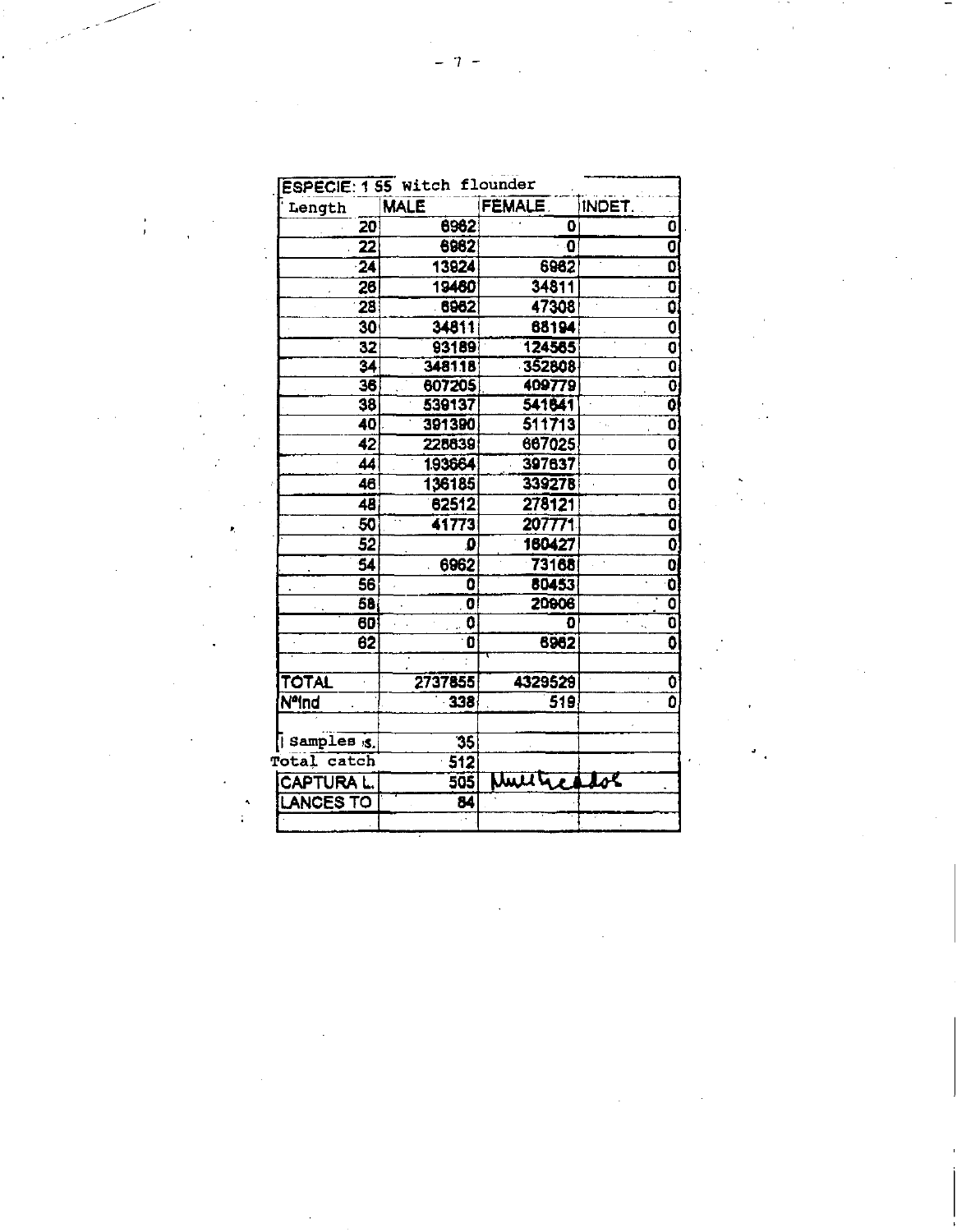| ESPECIE: 1 58 Cod      |                        |                           |  |
|------------------------|------------------------|---------------------------|--|
| Length                 | Nº IND.                |                           |  |
| -9.                    | 52193                  |                           |  |
| 12                     | 28996                  | $\sim$                    |  |
| $\overline{15}$        | 57992                  |                           |  |
| 18                     | 5799                   |                           |  |
| $\overline{21}$        | 117649                 |                           |  |
| $\overline{24}$        | 367874                 |                           |  |
| 27                     | 324810                 |                           |  |
| 30                     | 380333                 |                           |  |
| $\overline{33}$        | 351577                 |                           |  |
| 36                     | 449840                 |                           |  |
| 39                     | 492016                 |                           |  |
| 42                     | 725985                 |                           |  |
| 45                     | 1095192                | $\ddot{\phantom{1}}$ .    |  |
| 48                     | 872443<br>$\mathbf{v}$ |                           |  |
| $\overline{51}$        | 923267                 |                           |  |
| 54                     | 779738                 |                           |  |
| 57                     | 475257                 |                           |  |
| 60                     | 377799                 |                           |  |
| 63                     | 138293                 |                           |  |
| 66                     | 11598                  |                           |  |
| 69                     | 30901                  |                           |  |
| 72<br>$\bar{\Gamma}$   | 36701                  |                           |  |
|                        |                        |                           |  |
| TOTAL                  | 8096253                |                           |  |
| NoInd                  | $\overline{807}$       |                           |  |
|                        |                        |                           |  |
| <i>Samples</i><br>- 5. | $\overline{27}$        |                           |  |
| Total catch            | 1157                   |                           |  |
| CAPTURA L.             | 1148                   | <b>WILTNeather</b>        |  |
| LANCES TO              | 84                     |                           |  |
|                        |                        | $\sim$<br>$\hat{\bullet}$ |  |

 $\label{eq:2} \mathcal{L} = \mathcal{L} \left( \mathcal{L} \right) \left( \mathcal{L} \right) \left( \mathcal{L} \right) \left( \mathcal{L} \right) \left( \mathcal{L} \right)$ 

 $\mathcal{L}^{\text{max}}_{\text{max}}$  and  $\mathcal{L}^{\text{max}}_{\text{max}}$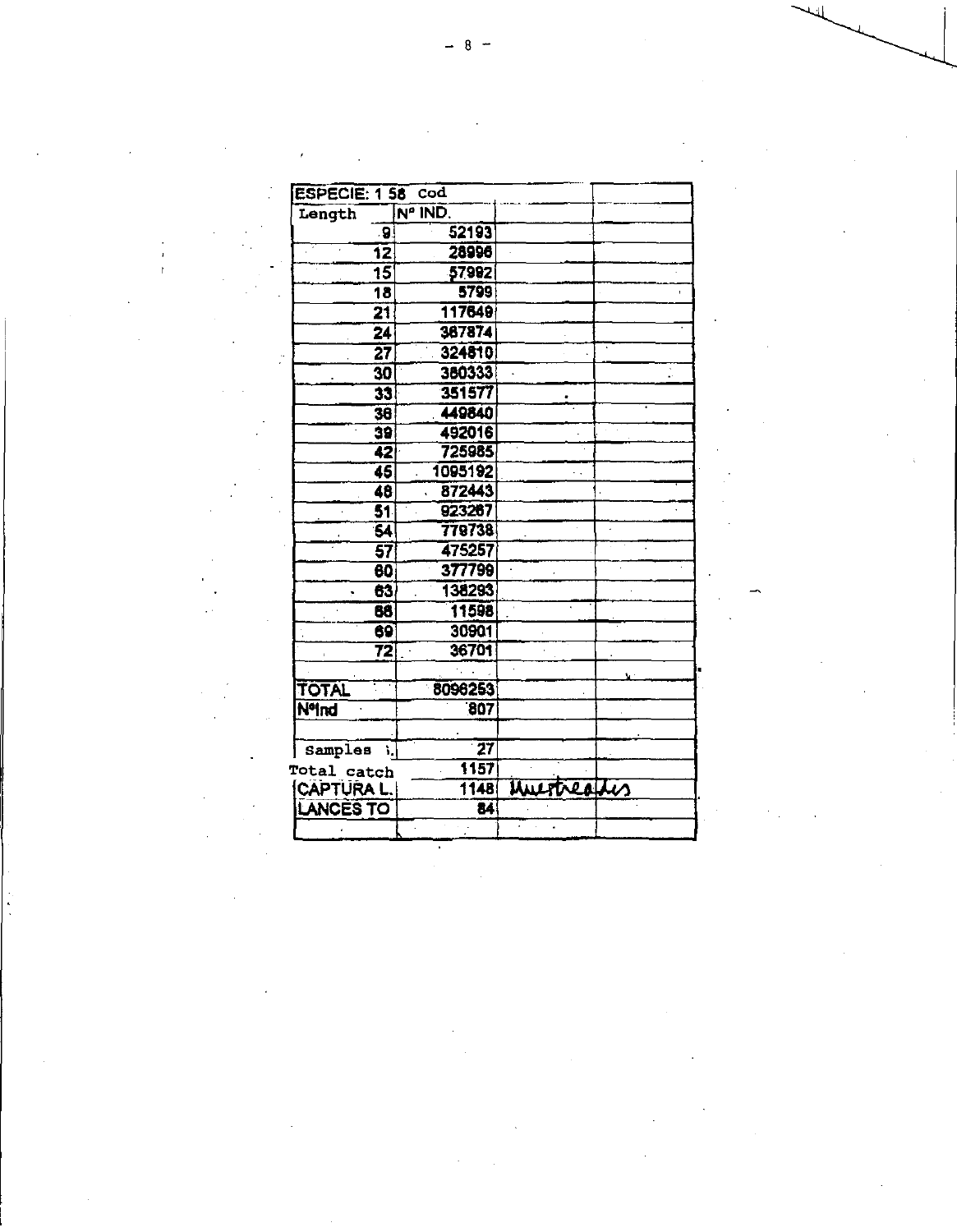## **References**

9

BISHOP, C. A. 1994. Revisions and additons to stratification schemes used during research vessel surveys in NAFO Subareas 2 and 3. NAFO SCR Doc., No. 43, Serial No. N2413, 23 p.

COCHRAM, W. G. 1977. Sampling techniques. *J.* Wiley and Sons, N.Y., 428 pp.

DOUBLEDAY, W. G. 1981. Manual on groundfish survey in the Northwest Atlantic. *NAFO Sci. Coun, Studies,* **2,** 55 P.